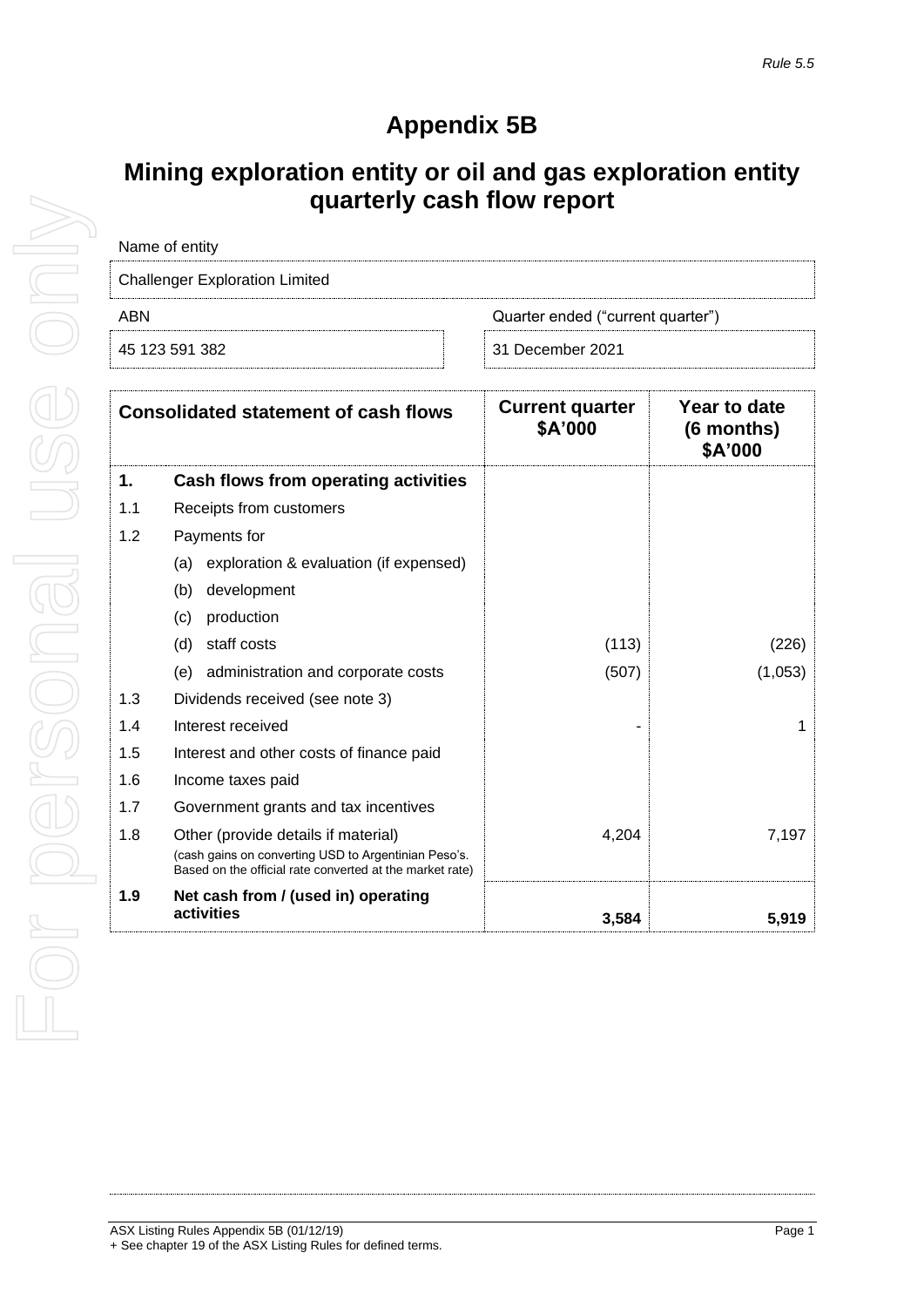|     | <b>Consolidated statement of cash flows</b>       | <b>Current quarter</b><br>\$A'000 | Year to date<br>(6 months)<br>\$A'000 |
|-----|---------------------------------------------------|-----------------------------------|---------------------------------------|
| 2.  | Cash flows from investing activities              |                                   |                                       |
| 2.1 | Payments to acquire:                              |                                   |                                       |
|     | entities<br>(a)                                   |                                   |                                       |
|     | (b)<br>tenements                                  |                                   | (5,026)                               |
|     | property, plant and equipment<br>(c)              | (22)                              | (57)                                  |
|     | exploration & evaluation (if capitalised)<br>(d)  | (12, 802)                         | (21, 220)                             |
|     | investments<br>(e)                                |                                   |                                       |
|     | (f)<br>other non-current assets                   |                                   |                                       |
| 2.2 | Proceeds from the disposal of:                    |                                   |                                       |
|     | entities<br>(a)                                   |                                   |                                       |
|     | (b)<br>tenements                                  |                                   |                                       |
|     | property, plant and equipment<br>(c)              |                                   |                                       |
|     | investments<br>(d)                                |                                   |                                       |
|     | other non-current assets<br>(e)                   |                                   |                                       |
| 2.3 | Cash flows from loans to other entities           |                                   |                                       |
| 2.4 | Dividends received (see note 3)                   |                                   |                                       |
| 2.5 | Other (provide details if material)               |                                   |                                       |
| 2.6 | Net cash from / (used in) investing<br>activities | (12, 824)                         | (26, 303)                             |

| 3.   | Cash flows from financing activities                                                                      |       |         |
|------|-----------------------------------------------------------------------------------------------------------|-------|---------|
| 3.1  | Proceeds from issues of equity securities<br>(excluding convertible debt securities)                      |       |         |
| 3.2  | Proceeds from issue of convertible debt<br>securities                                                     |       |         |
| 3.3  | Proceeds from exercise of options                                                                         | 117   | 1,519   |
| 3.4  | Transaction (costs) / refunds related to<br>issues of equity securities or convertible<br>debt securities | (5)   | 133     |
| 3.5  | Proceeds from borrowings                                                                                  |       |         |
| 3.6  | Repayment of borrowings                                                                                   | (100) | (1,480) |
| 3.7  | Transaction costs related to loans and<br>borrowings                                                      | (31)  | (84)    |
| 3.8  | Dividends paid                                                                                            |       |         |
| 3.9  | Other (provide details if material)                                                                       |       |         |
| 3.10 | Net cash from / (used in) financing<br>activities                                                         | (19)  | 88      |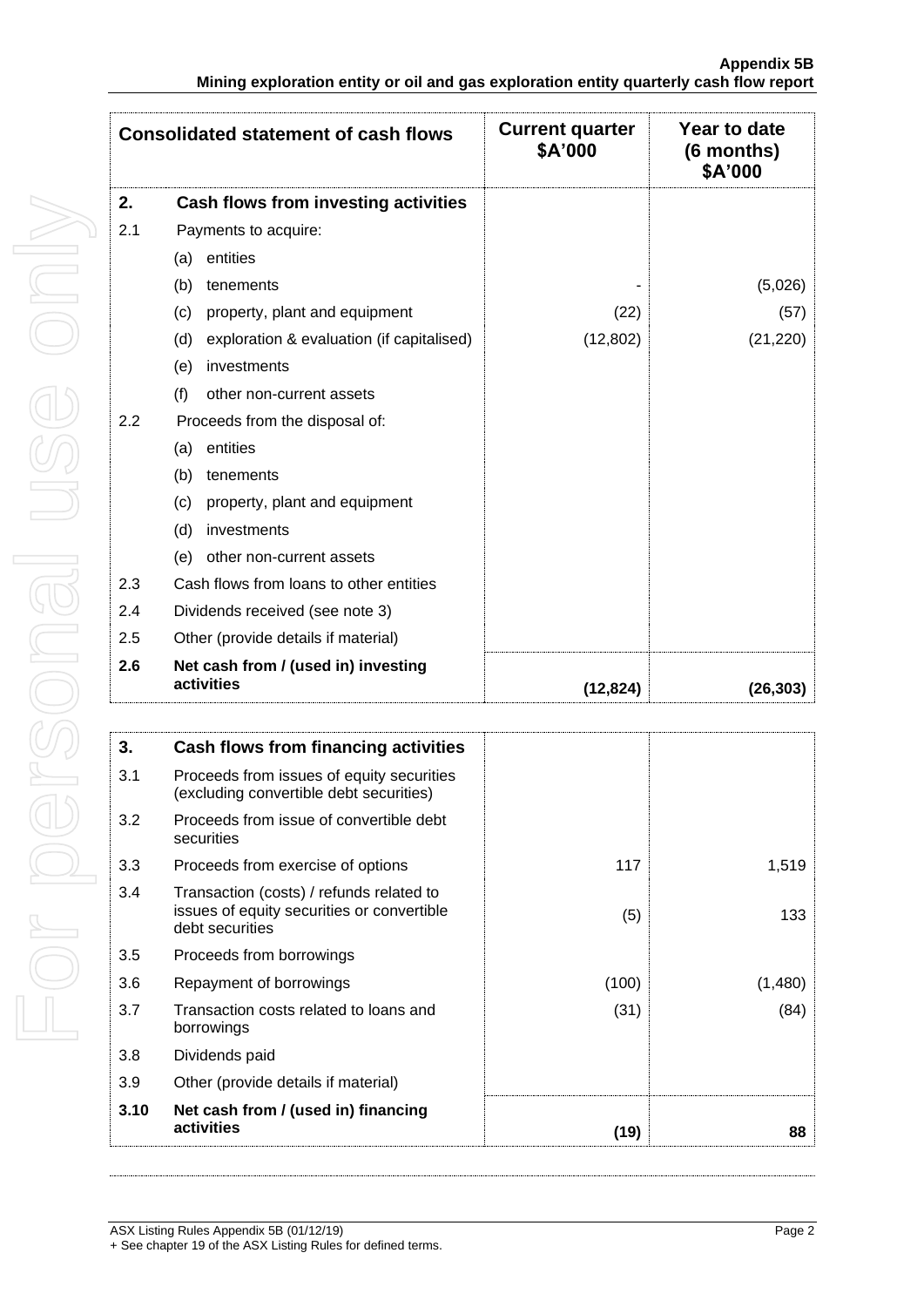|     | <b>Consolidated statement of cash flows</b>                              | <b>Current quarter</b><br>\$A'000 | Year to date<br>$(6$ months)<br>\$A'000 |
|-----|--------------------------------------------------------------------------|-----------------------------------|-----------------------------------------|
| 4.  | Net increase / (decrease) in cash and<br>cash equivalents for the period |                                   |                                         |
| 4.1 | Cash and cash equivalents at beginning of<br>period                      | 36,905                            | 47,490                                  |
| 4.2 | Net cash from / (used in) operating<br>activities (item 1.9 above)       | 3,584                             | 5,919                                   |
| 4.3 | Net cash from / (used in) investing activities<br>(item 2.6 above)       | (12, 824)                         | (26, 303)                               |
| 4.4 | Net cash from / (used in) financing activities<br>(item 3.10 above)      | (19)                              | 88                                      |
| 4.5 | Effect of movement in exchange rates on<br>cash held                     | (58)                              | 394                                     |
| 4.6 | Cash and cash equivalents at end of<br>period                            | 27,588                            | 27,588                                  |

| 5.  | Reconciliation of cash and cash<br>equivalents<br>at the end of the quarter (as shown in the<br>consolidated statement of cash flows) to the<br>related items in the accounts | <b>Current quarter</b><br>\$A'000 | <b>Previous quarter</b><br>\$A'000 |
|-----|-------------------------------------------------------------------------------------------------------------------------------------------------------------------------------|-----------------------------------|------------------------------------|
| 5.1 | <b>Bank balances</b>                                                                                                                                                          | 27,588                            | 27.588                             |
| 5.2 | Call deposits                                                                                                                                                                 |                                   |                                    |
| 5.3 | <b>Bank overdrafts</b>                                                                                                                                                        | ۰                                 |                                    |
| 5.4 | Other (provide details)                                                                                                                                                       | ۰                                 |                                    |
| 5.5 | Cash and cash equivalents at end of<br>quarter (should equal item 4.6 above)                                                                                                  | 27,588                            | 27,588                             |

| 6.                               | Payments to related parties of the entity and their<br>associates                          | <b>Current quarter</b><br>\$A'000 |
|----------------------------------|--------------------------------------------------------------------------------------------|-----------------------------------|
| 6.1                              | Aggregate amount of payments to related parties and their<br>associates included in item 1 | 113                               |
| 6.2                              | Aggregate amount of payments to related parties and their<br>associates included in item 2 | 135                               |
| Directors Remuneration \$248,000 |                                                                                            |                                   |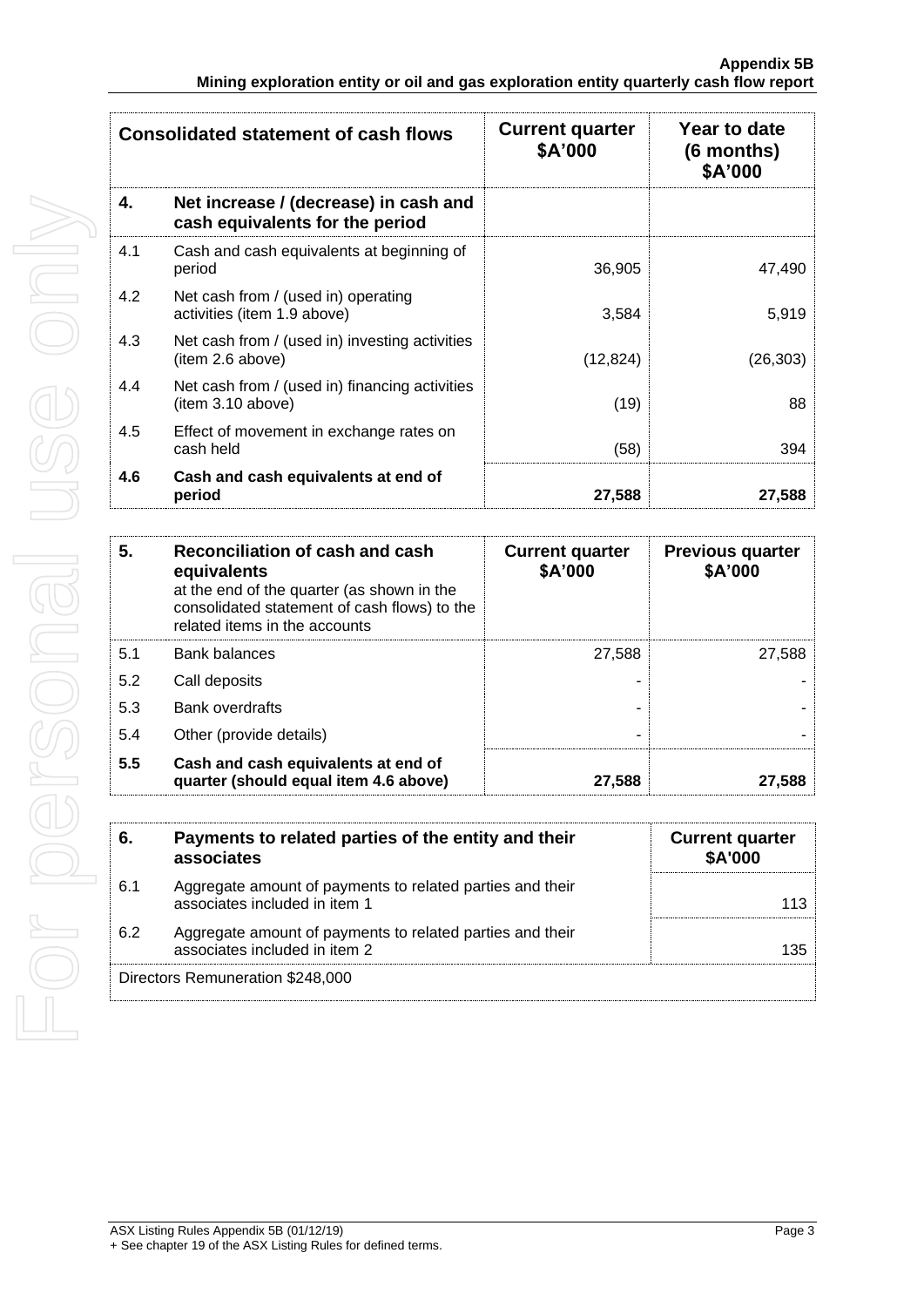| <b>Financing facilities</b><br>7. |
|-----------------------------------|
|-----------------------------------|

*Note: the term "facility' includes all forms of financing arrangements available to the entity. Add notes as necessary for an understanding of the sources of finance available to the entity.*

- 7.1 Loan facilities
- 7.2 Credit standby arrangements
- 7.3 Other (please specify)
- **7.4 Total financing facilities**

| <b>Total facility</b><br>amount at quarter<br>end<br>\$A'000 | Amount drawn at<br>quarter end<br>\$A'000 |
|--------------------------------------------------------------|-------------------------------------------|
| 2,020                                                        | 2.020                                     |
|                                                              |                                           |
|                                                              |                                           |
|                                                              |                                           |

| 7.5 | Unused financing facilities available at quarter end                                                                                                                                                                                                                                                                                                 | Nil |
|-----|------------------------------------------------------------------------------------------------------------------------------------------------------------------------------------------------------------------------------------------------------------------------------------------------------------------------------------------------------|-----|
| 7.6 | Include in the box below a description of each facility above, including the lender, interest<br>rate, maturity date and whether it is secured or unsecured. If any additional financing<br>facilities have been entered into or are proposed to be entered into after quarter end,<br>include a note providing details of those facilities as well. |     |

\$3.5M Option Financing Agreement as announced 20 April 2021.

Under a funding agreement RiverFort Global Capital Ltd, a London based UK Institutional Investment Manager focusing on high-growth companies, has advanced the Company \$3.5 million which will be repaid from the proceeds of deep in the money Options, with the Options due to be exercised on or before 30 June 2022. Under the Funding Agreement Riverfort will be paid interest at a rate of 6% per annum, payable monthly, on the outstanding balance of the \$3.5 million. An amount of \$100,000 was repaid during the quarter from options exercised.

| 8.  | Estimated cash available for future operating activities                                                            | \$A'000   |
|-----|---------------------------------------------------------------------------------------------------------------------|-----------|
| 8.1 | Net cash from / (used in) operating activities (Item 1.9)                                                           | 3,584     |
| 8.2 | Capitalised exploration & evaluation (Item $2.1(d)$ )                                                               | (12, 802) |
| 8.3 | Total relevant outgoings (Item $8.1 +$ Item $8.2$ )                                                                 | (9,218)   |
| 8.4 | Cash and cash equivalents at quarter end (Item 4.6)                                                                 | 27,588    |
| 8.5 | Unused finance facilities available at quarter end (Item 7.5)                                                       |           |
| 8.6 | Total available funding (Item $8.4 +$ Item $8.5$ )                                                                  | 27,588    |
| 8.7 | Estimated quarters of funding available (Item 8.6 divided by<br>Item $8.3$ )                                        | 3         |
|     | Note: if the entity has reported positive relevant outgoings (ie a net cash inflow) in item 8.3, answer item 8.7 as |           |

*"N/A". Otherwise, a figure for the estimated quarters of funding available must be included in item 8.7.*

8.8 If Item 8.7 is less than 2 quarters, please provide answers to the following questions:

1. Does the entity expect that it will continue to have the current level of net operating cash flows for the time being and, if not, why not?

Answer: N/A

2. Has the entity taken any steps, or does it propose to take any steps, to raise further cash to fund its operations and, if so, what are those steps and how likely does it believe that they will be successful?

Answer: N/A

3. Does the entity expect to be able to continue its operations and to meet its business objectives and, if so, on what basis?

Answer: N/A